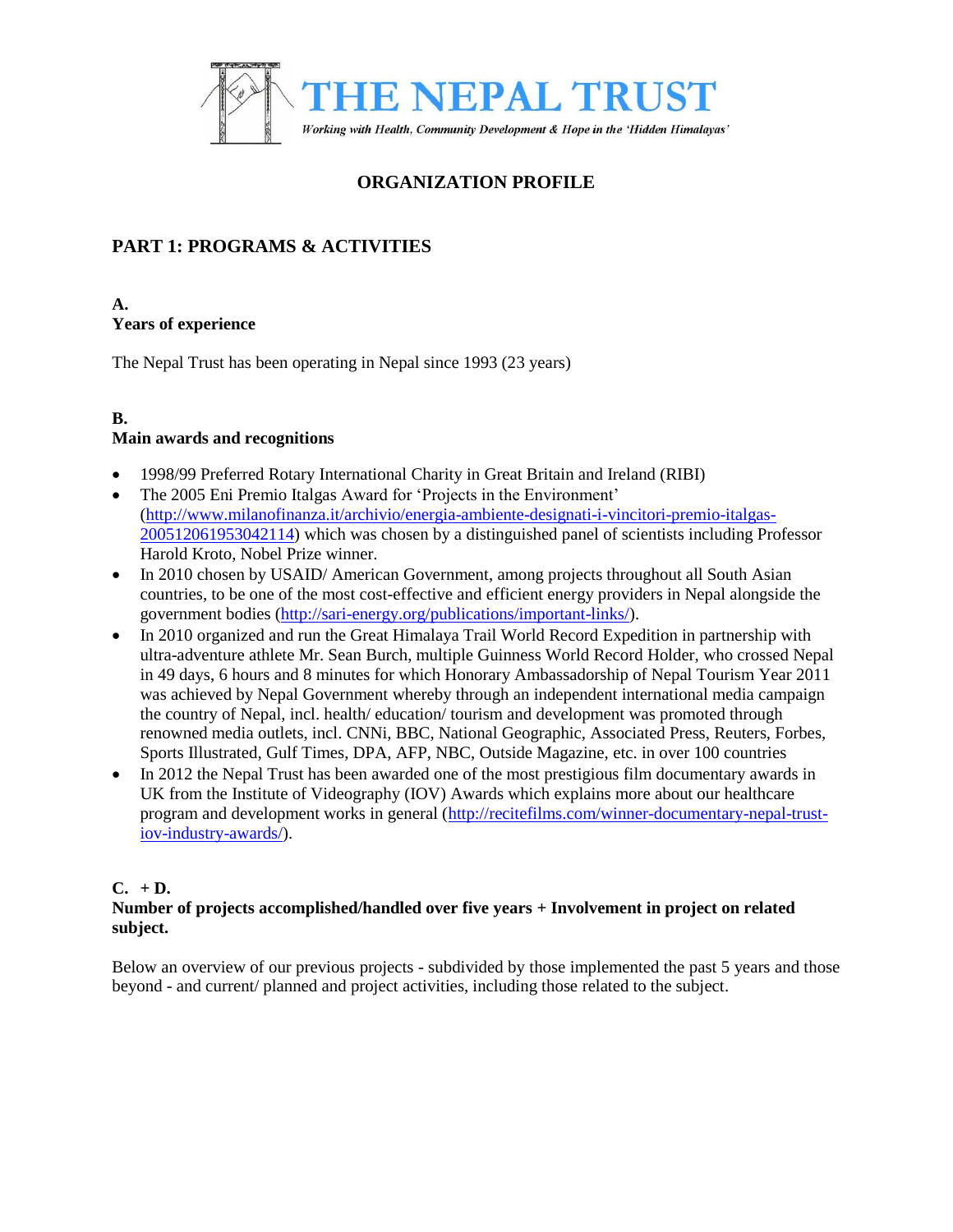

# **SAFE MOTHERHOOD & PRIMARY HEALTHCARE**

#### **Past Projects (>5 Years)**

- Building construction, health worker provision and running support of 5 rural community health posts in Torpa, Sarkegad, Kermi, Yalbang and Halji (Limi)
- Development and capacity building of local Health Management Committees (HMCs)
- Training of local health workers
- HIV/ AIDS prevention and awareness program with UNICEF (2002-2004)
- Conducted 3 major health camps that benefited 5,000-8,000 people each time.
- Conducted 2 dental camps benefiting 500-1,000 people each time.
- Child health education (Little Doctors Program) 15 batches with over 360 Little Doctors produced.
- Building renovation works of Karpunath health post
- Post conflict recovery program (special support in conflicted affected areas)
- Medicine distribution through Nepal Trust health posts

#### **Past Projects (1≤5 Years)**

- Construction of Bargaun sub health post and birthing center
- Reconstruction, re-establishment of community health post in Torpa.
- Ambulance donation to Surkhet Hospital
- Renovation works Yalbang and Kermi health posts
- Various university studies conducted

#### **Ongoing Projects**

- Construction of health post/ birthing centers in Sarkegad, south Humla and Yari in north Humla
- Continued running support to 5 rural community health posts/ birthing centers
- Expansion child health education (Little Doctors Program)
- Maternal health education programs
- Provision medical and surgical equipment
- Sport & Development Project
- Post conflict recovery program
- Medicine distribution through Nepal Trust health posts

- Expansion child health education (Little Doctors Program)
- Expansion maternal health education programs
- Construction birthing centers and health posts throughout Humla
- Renovation and upgrading of Kermi and Yalbang health posts
- Hire additional medical staff
- Training health workers
- Sport & development projects
- Dental projects
- Post conflict recovery programs
- Medicine/ equiment distribution through Nepal Trust health posts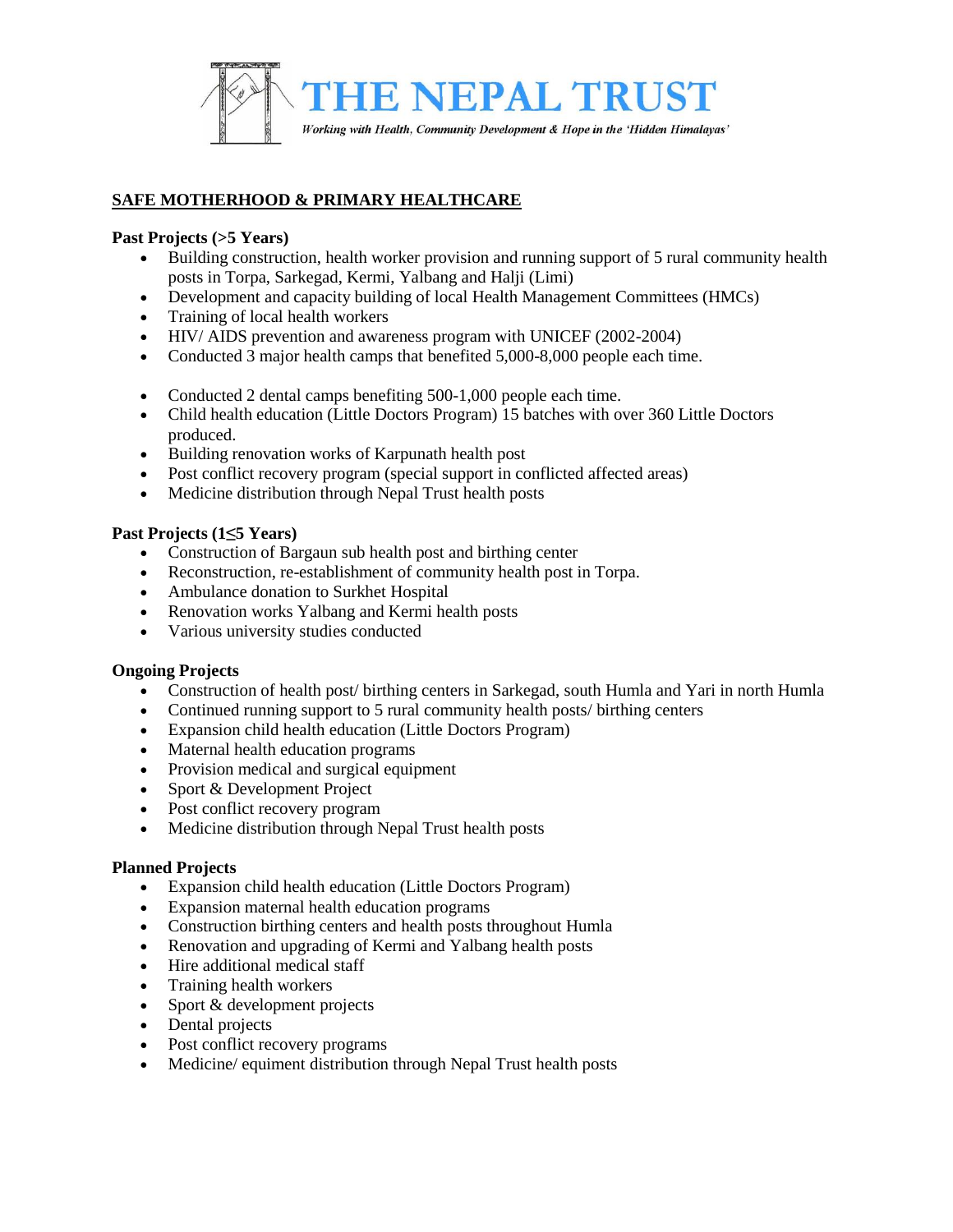

# **EDUCATION & LITERACY**

# **Past Projects (>5 Years)**

- The Durbar School Computer Education Project (10 years First education project in Kathmandu)
- Adult/ female health education
- Women literacy classes
- Child health education (Little Doctors Program) produced 15 batches with over 360 Little Doctors produced.

# **Past Projects (1≤5 Years)**

- Government primary school construction in Thehe village
- Establishment of Yalbang school library Building construction, books and establishment.
- Muchu School Support Project
- School & student support programs

# **Ongoing Projects**

- Bipul Niketan School Repair Project
- Lipne School Repair Project
- Construction school in Kapilvastu (Lumbini)
- Construction deaf children school in Bharatpur (Chitwan)
- Construction Tarkegyang Primary School (Sindhupalchowk)
- Muchu School Support Project
- Child health education (Little Doctors Program) in 4 government schools in Humla
- Adult/ female health education
- Various school & student support programs (incl. Humla, Dhapakhel, Helambu, Kathmandu)

- Reconstruction Kalika School (Nawalparasi)
- Bargaun School Repair Project
- Techer Support Program Thehe School
- $\bullet$  School & student support programs
- Construction high school in Baglung
- Child health education (Little Doctors Program)
- Adult/ female health education
- School / environmental education projects
- Kitchen/garden projects incl. school greenhouse establishment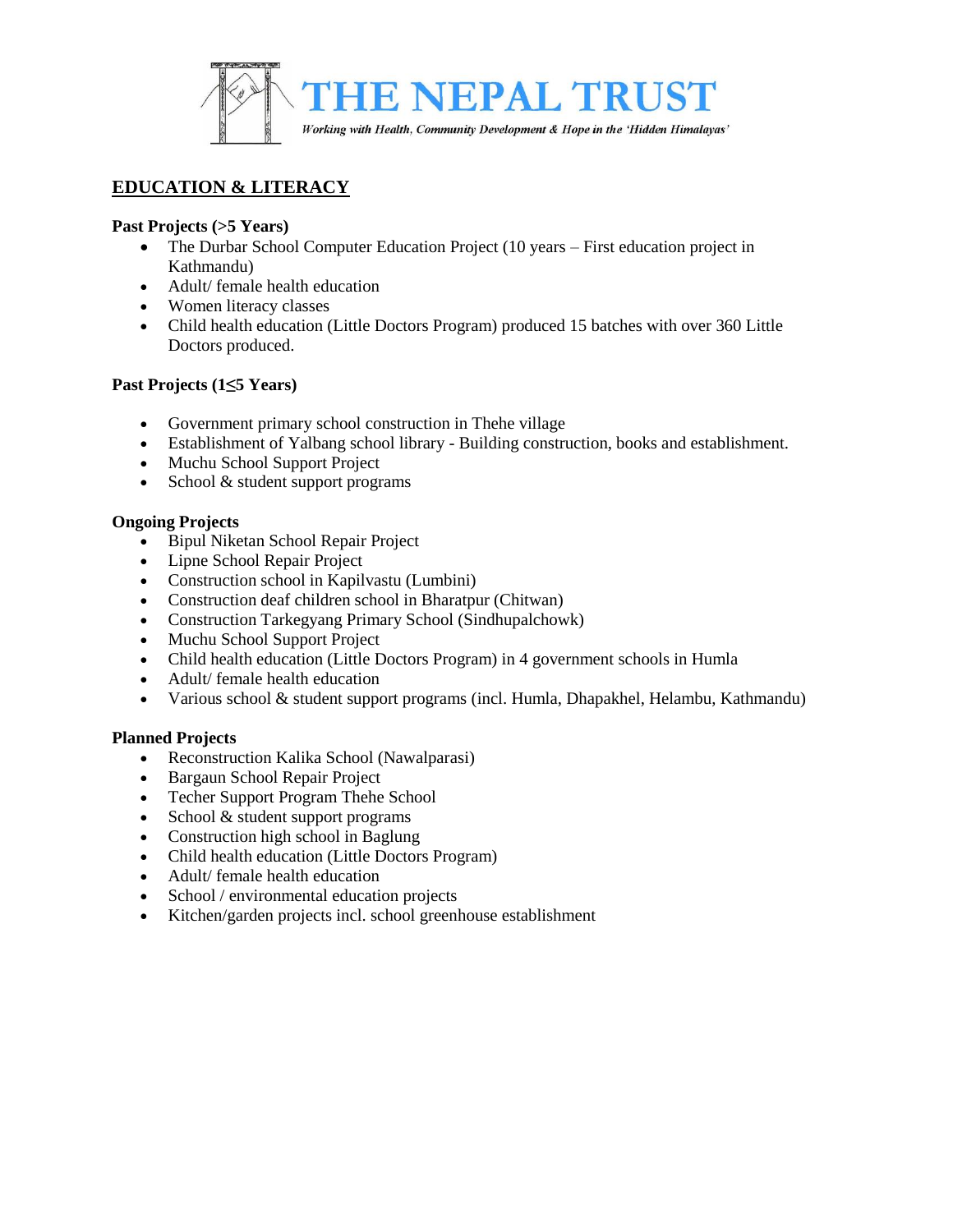

# **WATER/SANITATION/HYGIENE (WASH)**

#### **Past Projects (>5 Years)**

- Feasibility study Kaski Water Supply Project
- Production promotion video with support from Stichting Waterproject Nepal (Holland) and UNICEF
- Awareness programs through NT health posts

#### **Past Projects (1≤5 Years)**

- Sanitation training to tourism MSMEs, village leaders along the Hilsa-Limi-Simikot trail.
- Toilet/ canteen construction Thehe primary school for sanitation/ hygiene awareness and clean food preparation
- Toilet construction and promotion among 50 tourism MSMEs.
- Irrigation/ sanitation project in Simikot from village hubs to district airport
- Transmission (40 km) Kaski Water Supply Project

#### **Ongoing Projects**

- Distribution (22 km) Kaski Water Supply Project
- Water supply construction/ awareness programs throughout (NT) health posts/ birthing centers
- WASH education in project areas

#### **Planned Projects**

- WASH projects throughout Nepal
- Awareness programs through NT health posts/ birthing centers
- Expansion WASH education in project areas

# **SUSTAINABLE TOURISM & SOCIAL ENTERPRISE DEVELOPMENT**

#### **Past Projects (>5 Years)**

- Establishment Nepal Trust Guest House The first Guest House in West Nepal (Simikot HQ, Humla District)!
- Pioneered 'Treks-to-Build Health & Community' Program to increase donor/host relationships
- UNESCO Eco-Tourism Project (2002 2007) UNESCO's only mountain tourism development program ever in Nepal!
- Rosie Swale Pope's Golden Run Across Nepal (2003 68 days)

# **Past Projects (1≤5 Years)**

- Establishment and support to local Tourism Development Committees (TDCs) under DDC
- Cook/Guide/Lodge/Waste Management/Etc. trainings to 50 MSMEs in Humla and 50 in Dolpa. The Great Himalaya Trail Development Project (Pilot in Humla and Dolpa incl. VCA / Tourism Master Plans Development in partnership with UNWTO/STEP/SNV; 2008 - 2010)
- Sean Burch's World Record Expedition Across Nepal (2010 49 days, 6 hours, 8 minutes) for which Honorary Ambassadorship of NTY2011 was received by Nepal Government, as well as intl. marketing done in over 100 countries through renowned media channels, e.g. BBC, CNNi, Reuters, AP, National Geographic, Forbes, Outside, Sports Illustrated, AFP, DPA, Times of Indian, etc.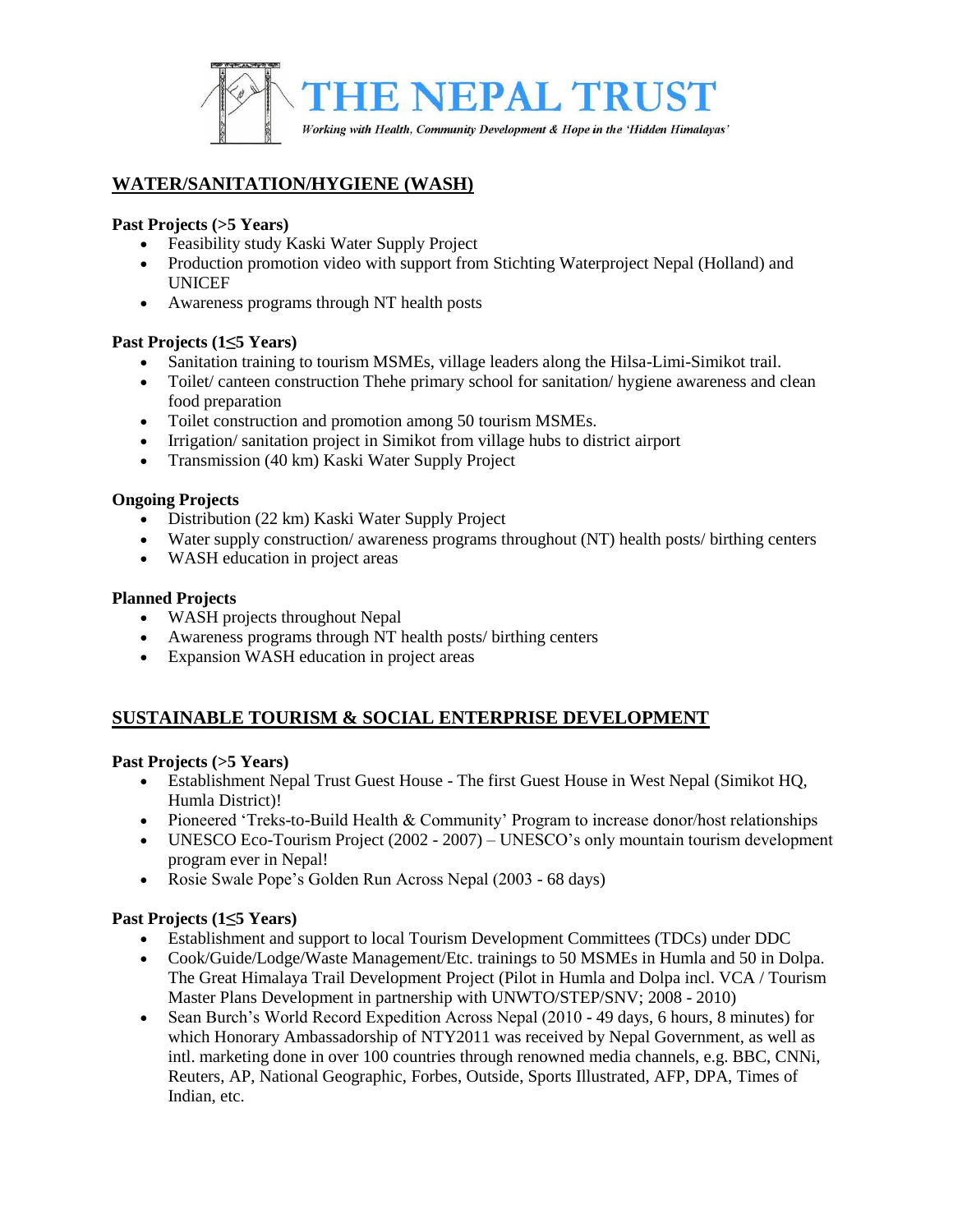

The Great Himalaya Trail Development Project (National Project in Humla in partnership with DFID/SNV/Nepal Government; 2010 - 2013).

- o Trained 150 tourism MSMEs along the Great Himalaya Trail of Humla on lodge management, cooking, guide and waste management and leadership where about average 2 new jobs at each MSME were created at through increased, improved services.
- o GHT Humla brand developed in collaboration of GHT and various marketing materials developed and distributed among major tour operators to maximize number of visitors
- o Supported 14 infrastructures projects tourist trail improvement, wooden bridge construction, drainage system construction, signage, etc.
- o Mobilized about 10 million rupees through DDC, TDC, VDC, and other partners
- o Tourism strategic plan developed and integrated into DDC periodic and annual plan.
- o Partnership with DDC, TDC and VDCs continues.

#### **Ongoing Projects**

- 'Treks-to-Build Health & Community' Program
- Support provided towards Kailash Sacred Landscape Project with ICIMOD
- Halji flood prevention measures and community mobilization

#### **Planned Projects**

- Expansion 'Treks-to-Build Health & Community' Program
- Upgrade Simikot Guest House
- Promotion official Great Himalaya Trail Alliance and increase partnership linkages in Karnali and othet Himalayan regions along GHT, e.g. Gorkha, Solukhumbu, Taplejung, etc.

# **CLIMATE CHANGE & RENEWABLE ENERGY**

# **Past Projects (>5 Years)**

#### **Past Projects (electrified approx. 25% of Humla population)**

- Construction Kermi 5.5 kW micro hydro
- Construction Til 5.5 kW micro hydro
- Construction Halji 6.5 kW micro hydro
- Construction Jang 6.5 kW micro hydro
- Construction Lali 21.5 kW micro hydro
- Solar electrification Simikot Guest House incl. solar shower
- Solar electrification Simikot District Hospital
- Halji village solar electrification
- Jang village solar electrification

#### **Past Projects (1≤5 Years)**

- Construction Gothi 50 kW micro hydro benefits 3 VDSc, 460 households and schools, businesses
- Construction Chyaduk 4.5 kW micro hydro, Chyaduk village 40 households
- Yari village solar electrification, 57 households
- Til village solar electrification Repair Til 5.5 kW micro hydro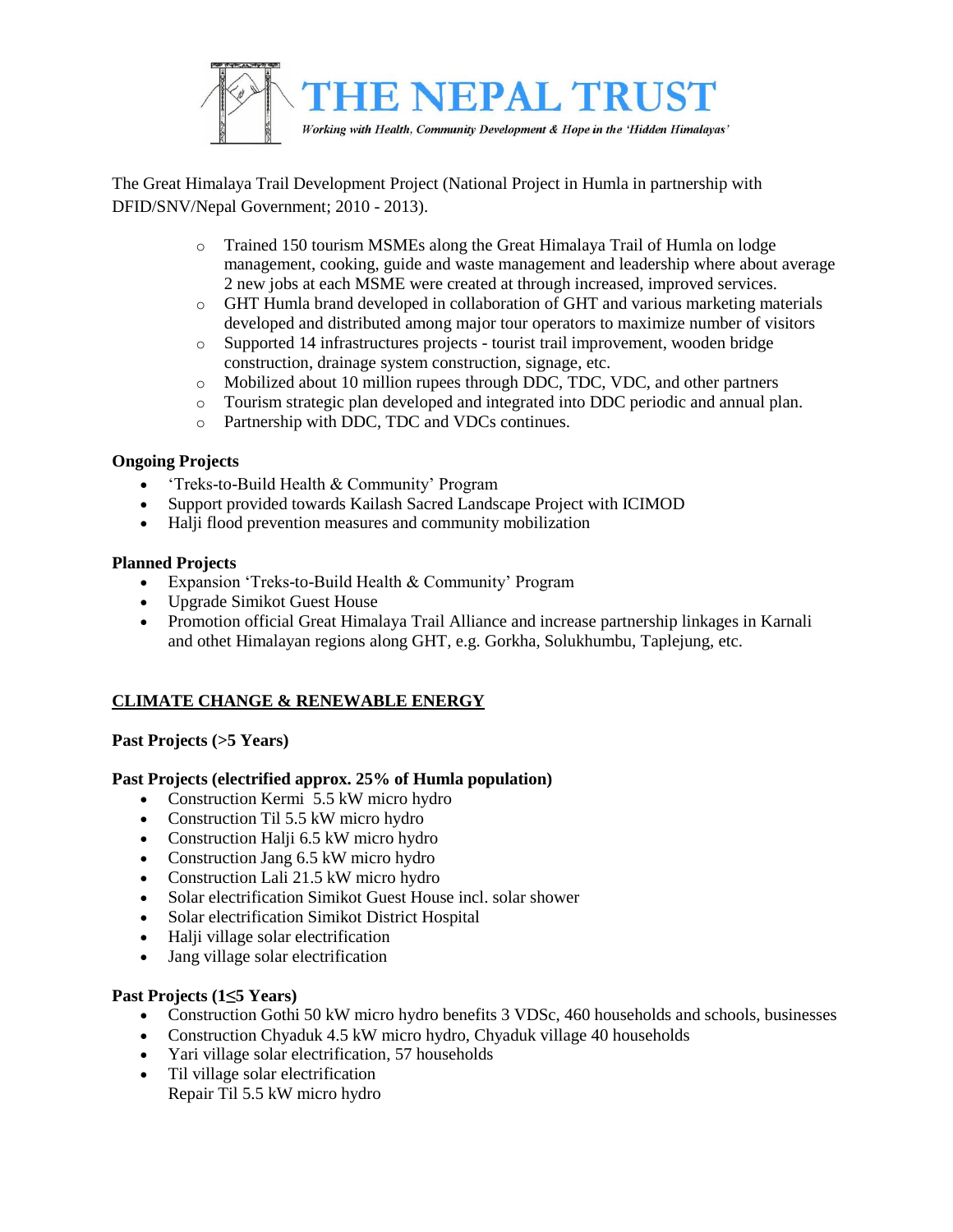

- Repair Halji 6.5 kW micro hydro
- Solar lamp and mobile phone charger units installation at 195 teashops, houses along the Hilsa-Simikot-Mugu tourism trails comprising over 32 villages.
- Construction Simikot Renewable Energy Service Center
- Various university studies conducted

#### **Ongoing Projects**

 Simikot Renewable Energy Service Center will benefit renewable energy projects and communities totaling approx. 55,000 people throughout the district.

#### **Planned Projects**

- Smokeless cook stove projects
- Implementation Dojam solar lamp and mobile phone charger units installation project
- Upgrade solar electrification Simikot Guest House
- Running Simikot Renewable Energy Service Center
- Other solar and micro hydro projects

# **CULTURE & HERITAGE PRESERVATION**

#### **Past Projects (>5 Years)**

- UNESCO Humla Cultural Trail Development Project (2002 2007)
- Rebuilding Raling Gompa (1996)
- Halji Gompa renovation project (2004)
- Snow leopard conservation project to preserve natural heritage/ wildlife

#### **Past Projects (1≤5 Years)**

- Promotion fare trade of local souvenirs
- Study conducted on intangible heritage in Humla
- Renovation Muchu Gompa
- Renovation Raling Gompa
- Promotion of cultural sites Humla
- Developed master plan Karpunath Temple

#### **Ongoing Projects**

- Promotion fare trade of local souvenirs
- Cultural heritage promotion

- Preparation heritage study
- Promotion of cultural sites in Humla
- Promotion fare trade of local souvenirs
- Halji Gompa renovation project
- Conservation and management of Kharpunath temple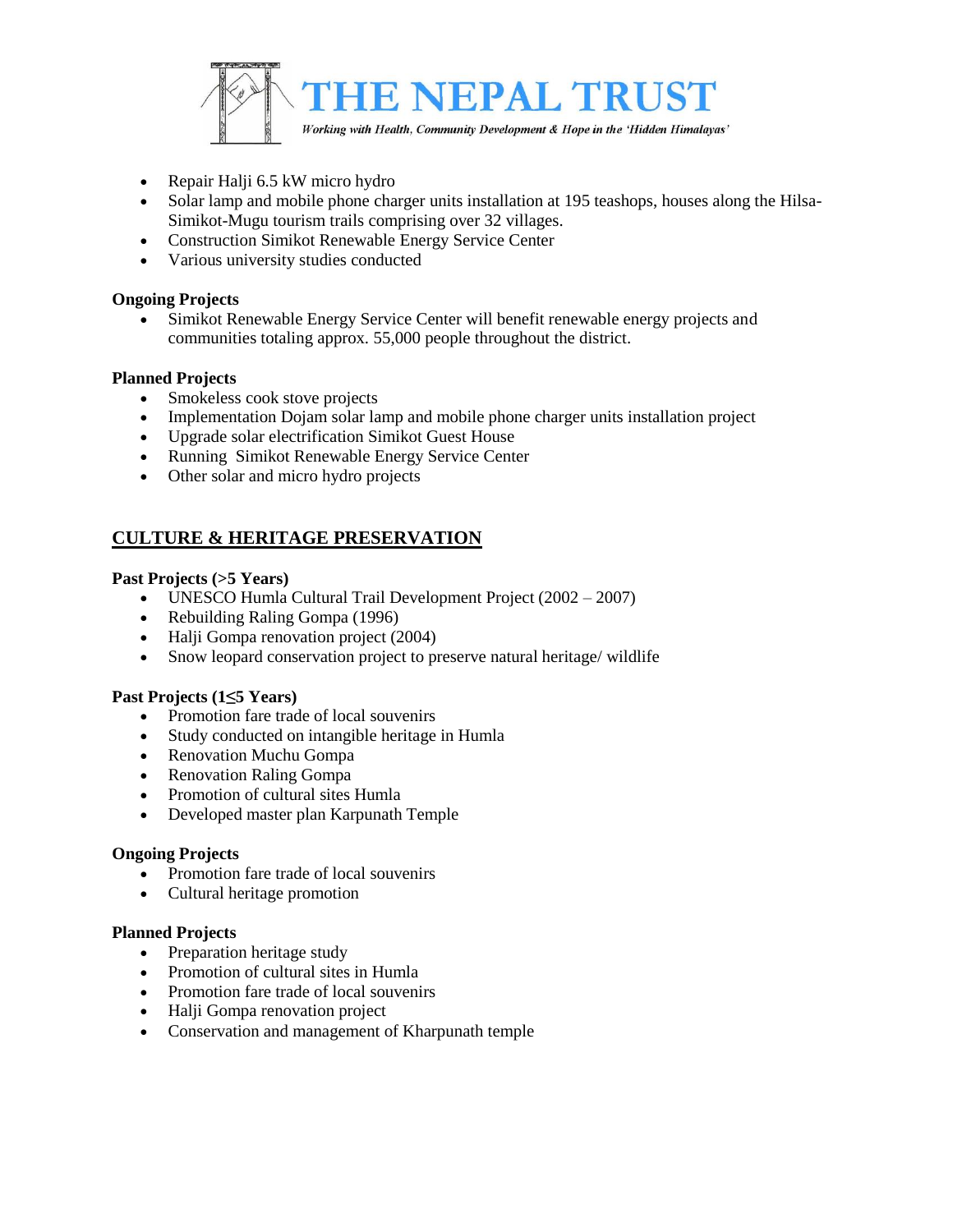

# **FOOD SECURITY & AGRICULTURAL DEVELOPMENT**

#### **Past Projects (>5 Years)**

- Installation food grinder and oil press/expeller in Lali VDC
- Installation food grinder in Kermi
- Installation food grinder in Til
- Installation food grinder in Halji
- Installation food grinder in Jang
- Establishment small greenhouse at Simikot Guest House
- Provision of meals and nutrition education for over 360 Little Doctor students in Humla

# **Past Projects (1≤5 Years)**

- Installation food grinder in Chyaduk
- Installation food grinder in Gothi
- Promotion of local high value food products through Simikot Guest House, souvenir shop
- Promotion and provision local food menu for tourists and visitors at NT Guest house
- Linking local farmers, vegetable producers with the trekking groups to sell their vegetable
- Provision of meals and nutrition education for over 360 Little Doctor students in Humla
- Nutrition and baby education for young mothers
- Cook training for women and trek guides

# **Ongoing Projects**

- Humla Agriculture Development Project To support 325 farmers in Humla district
	- o Baseline survey conducted and 325 farmer beneficiaries selected for provision of technical support and capacity building in vegetable and honey production
	- o Provision seeds and improved equipment to farmers
	- o 20 model greenhouses and 20 irrigations schemes to be established and supported
	- o Establishment food storage depots
	- o Various marketing and packaging, product development supported to farmers underway
	- o Awareness raising activities on nutrition and balanced diet to be conducted in project areas focusing on mothers and children and school students
	- o Facilitate the linkage between farmers and tourism MSMEs, lodge owners, guides and major markets in Simikot and Tibet to sell/ market their local product
- Provision of meals for students of Khasarpani primary school in Muchu
- Nutrition and baby education for young mothers
- Cook training for women and trek guides

- Hand operated oil press machine project
- Expansion of agriculture and food security projects, e.g. vegetable/ production, fruit cultivation, cattle and livestock projects, etc.
- Continuation meal distribution and nutrition education
- Cook training for women and trek guides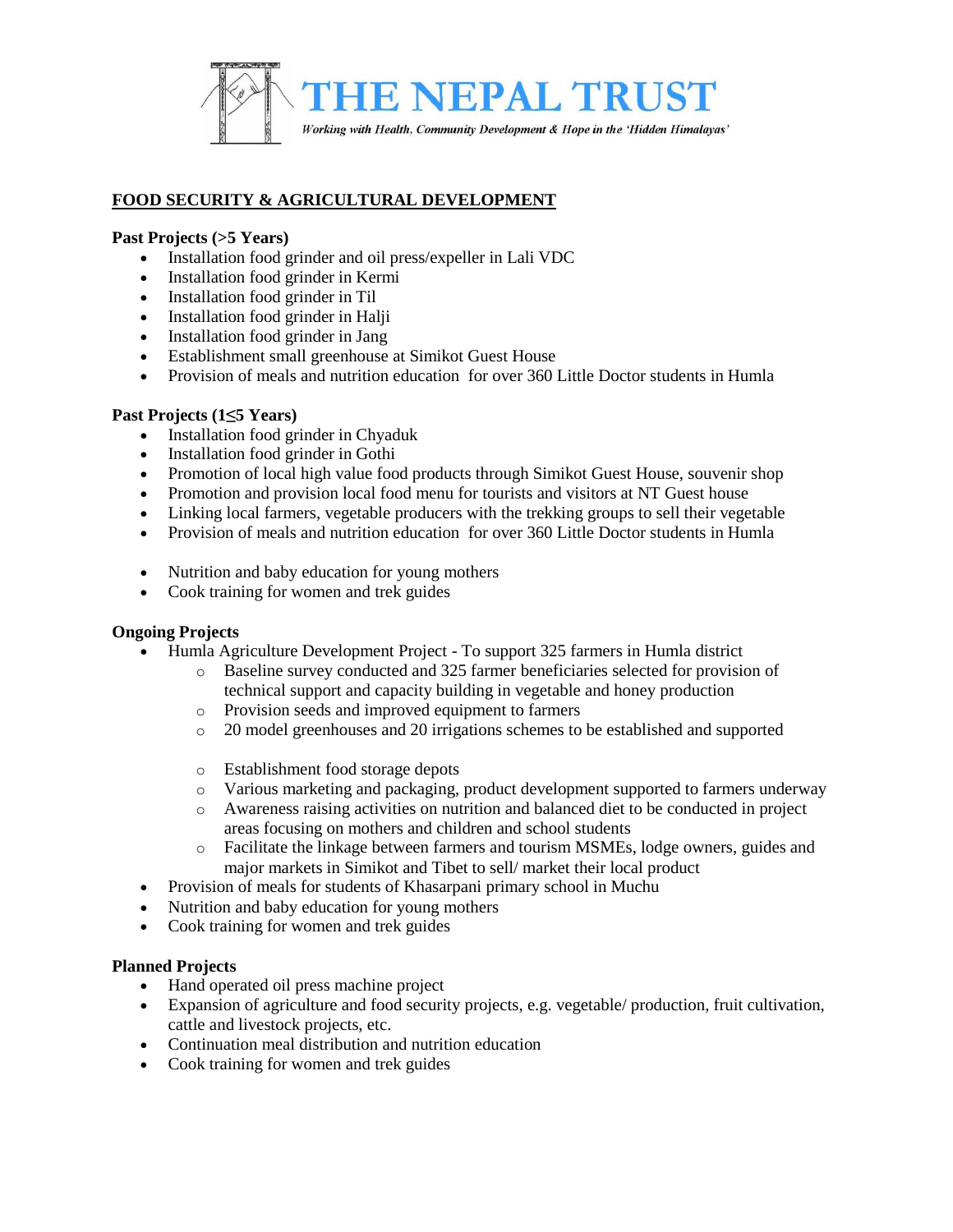

# **DISASTER RELIEF & RECOVERY (EARTHQUAKE)**

#### **Past Projects (1≤5 Years)**

- Provision relief materials in earthquake affected areas.
- School repair projects
- Film documentary (aired on Nepal Mandal TV, covering 2/3 of Nepal)

#### **Ongoing Projects**

- Sindhupalchowk Livelihood Development Program (with ICCO)
	- o Support to EQ affected farmers
	- o Repair water supply/ irrigation schemes
	- o Repair electricity supplies
	- o Provision agriculture inputs (seeds, green houses, agriculture equipment, etc.)
	- o Provision veterinary services
	- o Road repair
	- o Support micro-credit schemes
	- o Provision tillers for land cultivation
	- o Various farming trainings (pesticide usage, manure, crop cultivation, etc.)
	- o Construction cellar stores
	- o Agro-Vet/ Market linkage program
	- o DDRR activities
	- o Film documentary clips on activities